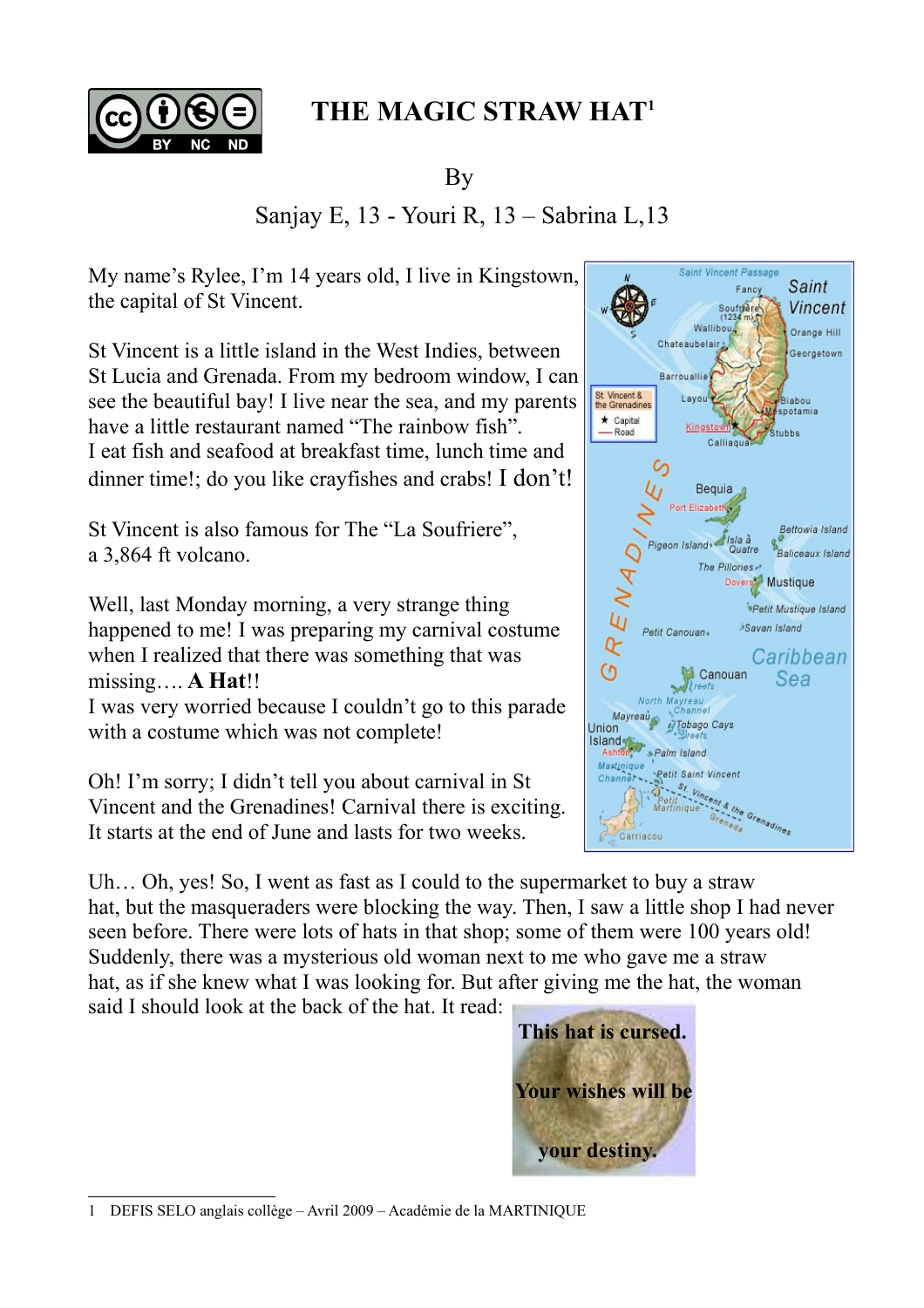Oh, Good! I won't be ridiculous in the parade! I thought . Now, I had a hat; it was a very large hat but when I put it on my head, it was just on my size; I was satisfied with it!

When I came back home, another strange thing happened to me: My father called me to make my bed.

- "I hate making my bed! It is stupid, really! In the morning, you make it, and at night, you undo it!" I mumbled.

So, with my new hat on my head, I wished that my bed was made! And in a second, my bedroom was as clean as my mother's; bed and all! Believe me!

Then I went into the kitchen to have dinner. It was fish and vegetables... Yuck!!! My father said that I had to eat it and eat it fast. He went out. I wished that my food would be a true Caribbean Christmas dinner: spicy ham and meat patties, pork, pigeon peas and sasa yam, and for dessert, egg-battered bread and hot chocolate; and the delicious food appeared on the table! I was so happy I ate everything! Then, I went to bed.

The next day was Mardi Gras; I went to my girlfriend's house. She was angry because I was late. I pretended to go home and I hid at the end of a deserted street; I checked that there was nobody around and I wished that my girlfriend wouldn't be angry. I went back to see her and she was no longer angry. I was relieved.

I went to the parade with her, and we had a lot of fun. There were lots of colourful costumes, and, of course the scary red devils were there too!

**oOOo!**!! .There were also a lot of floats, and some had come all the way from

Martinique, a French speaking Caribbean island not too far from St Vincent; all the floats were built with wood, the wheels too, and the tops which were flat, were covered with leaves and beautiful, colourful and wonderful flowers such as yellow birds of paradise and bougainvillae, and there were also beautiful human flowers!! Everybody was dancing to carnival music. There was steel pan, reggae and soca; It was the most

beautiful carnival of my life!

My girlfriend's costume was very.......... "Sexy"!!! She was dressed as a weird cat; she also had the tail!! But mine's was simple and not very special, except for my hat with its purple pearl in the middle...

<span id="page-1-0"></span>She said that for her, I was special!!<sup>[2](#page-1-0)</sup>



<sup>2</sup> THE MAGIC STRAW HAT – Sanjay E, 13 – Youri R, 13 – Sabrina L,13 - Académie de la MARTINIQUE